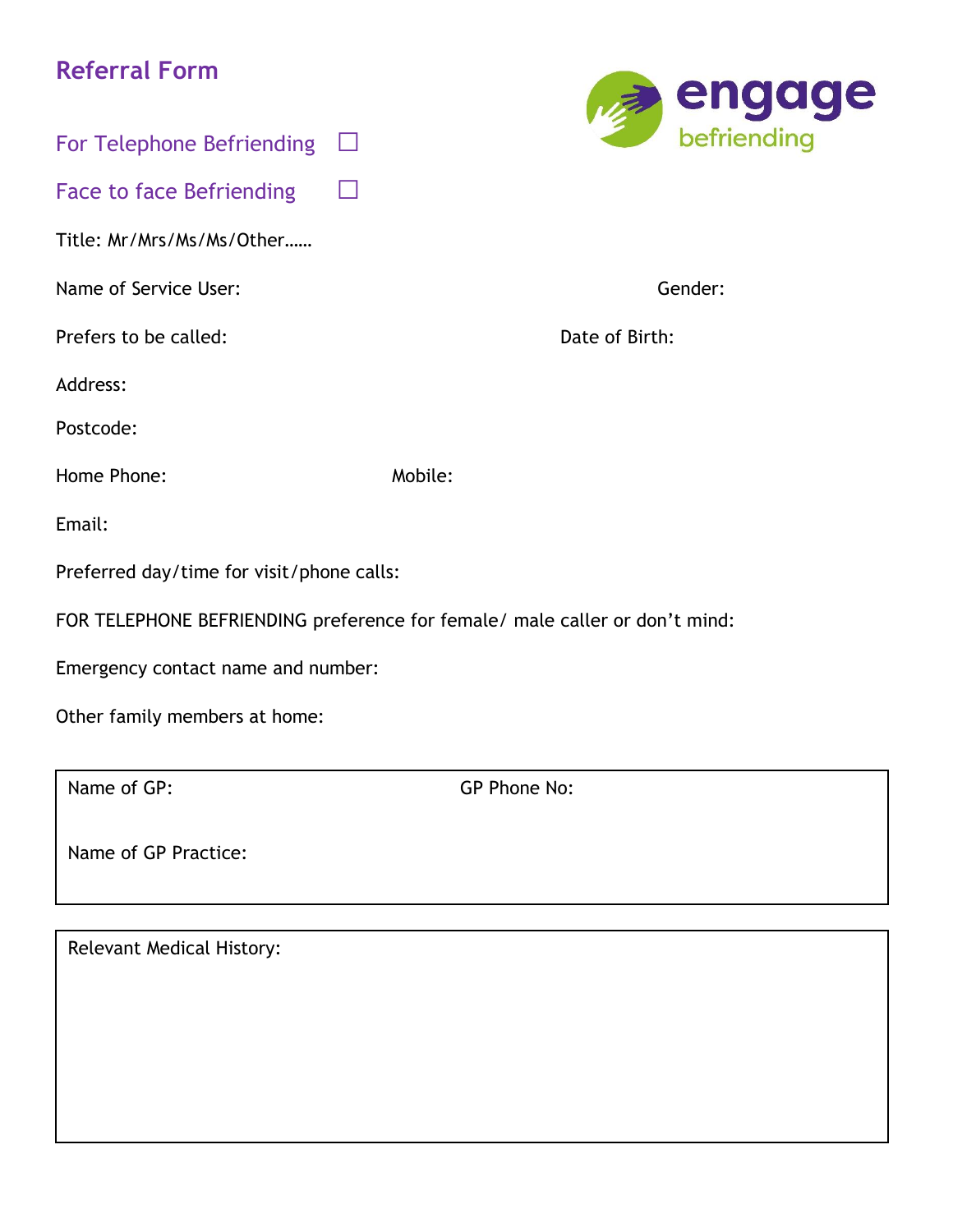Please outline the needs of the Service User and the support they would like:

Hobbies and interests:

Are there any risks you are aware of that would need to be considered? If yes, please give details:

# **Ethnicity**

| White - British                    | Asian or Asian British - Pakistani   |
|------------------------------------|--------------------------------------|
| White - Irish                      | Asian or Asian British - Bangladeshi |
| White - Gypsy or Irish Traveler    | Asian or Asian British - Chinese     |
| White - any other white background | Asian or Asian British - other       |
| Mixed - White and Black Caribbean  | Black or Black British - African     |
| Mixed - White and Black African    | Black or Black British - Caribbean   |
| Mixed - White and Asian            | Black or Black British - Other       |
| Mixed - other                      | Other Ethnic Group - Arab            |
| Asian or Asian British - Indian    | Any other ethnic group               |

Has the person been referred to any other befriending services? Yes / No If so, please give details so we can liaise with the organisation to avoid any duplication:

The data we gather & hold in relation to our befriending service is managed in accordance with current Data Protection Law. By providing us with any personal data, and signing this form, you consent for Engage Befriending to store the above data, and for the referring organisation to be kept informed of progress. Our Privacy Notice gives further details of how we will handle your data and a copy of this can be provided on request and is available on our website [www.themustardtreefoundation.org](http://www.themustardtreefoundation.org/)

Signed Date:

**\* If the Service User has not signed this form the referrer must sign to say that the Service User is aware of this referral and is happy for Engage Befriending to contact the Referrer:**